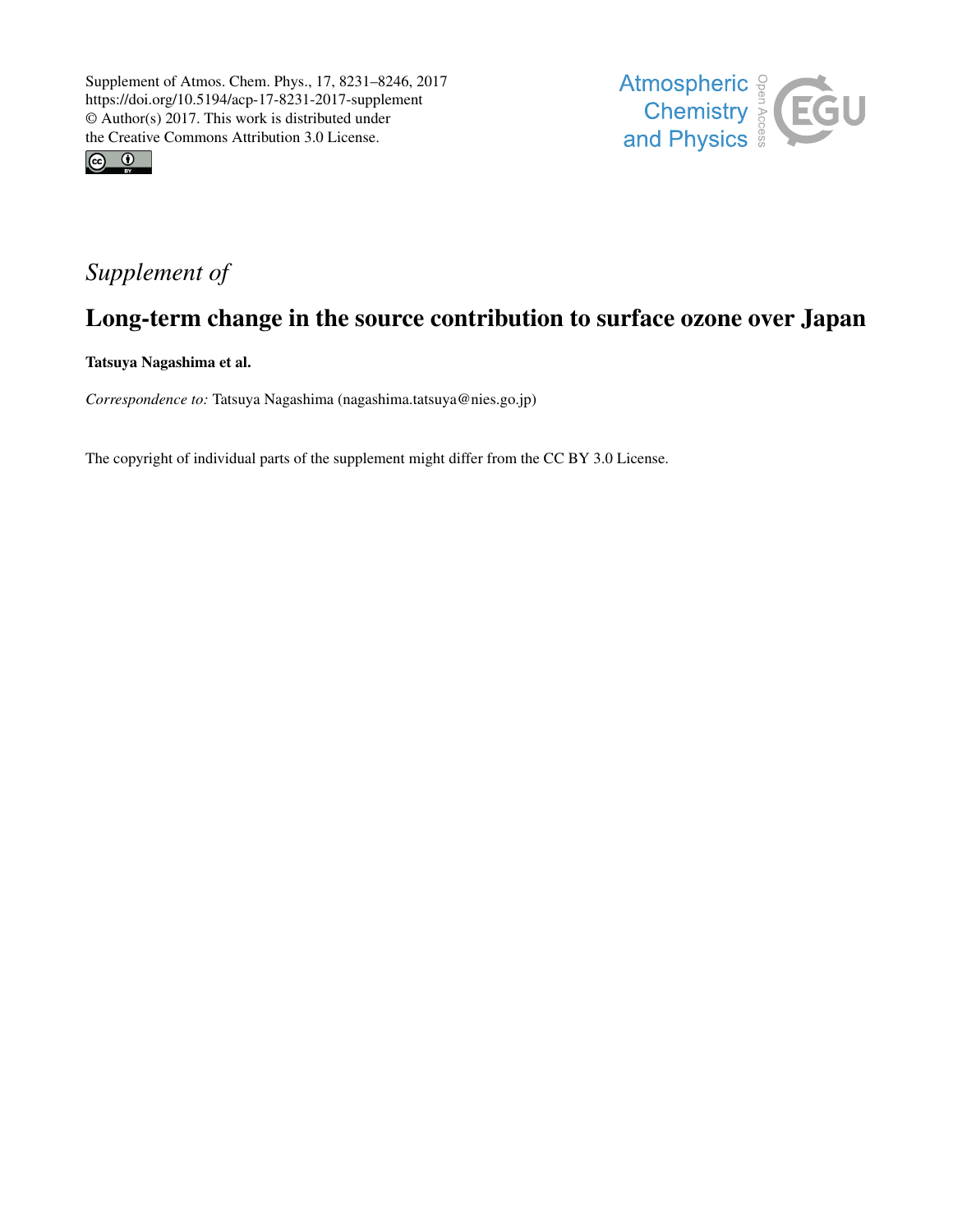

Figure S1. Seasonal variations of the monthly mean surface O<sub>3</sub> observations (red filled circles) and model calculations (black circles and thick black solid lines), with contributions from the stratosphere (blue solid lines), PBL (black dashed lines), and FT (black dash-dotted lines) estimated by the model. Monthly means and each contribution are multiyear (six years for the model and available years for the observations) averaged values for 2000–2005. Vertical bars and boxes denote the multiyear range of the daily mean surface  $O<sub>3</sub>$  for each month for the model and the observations, respectively.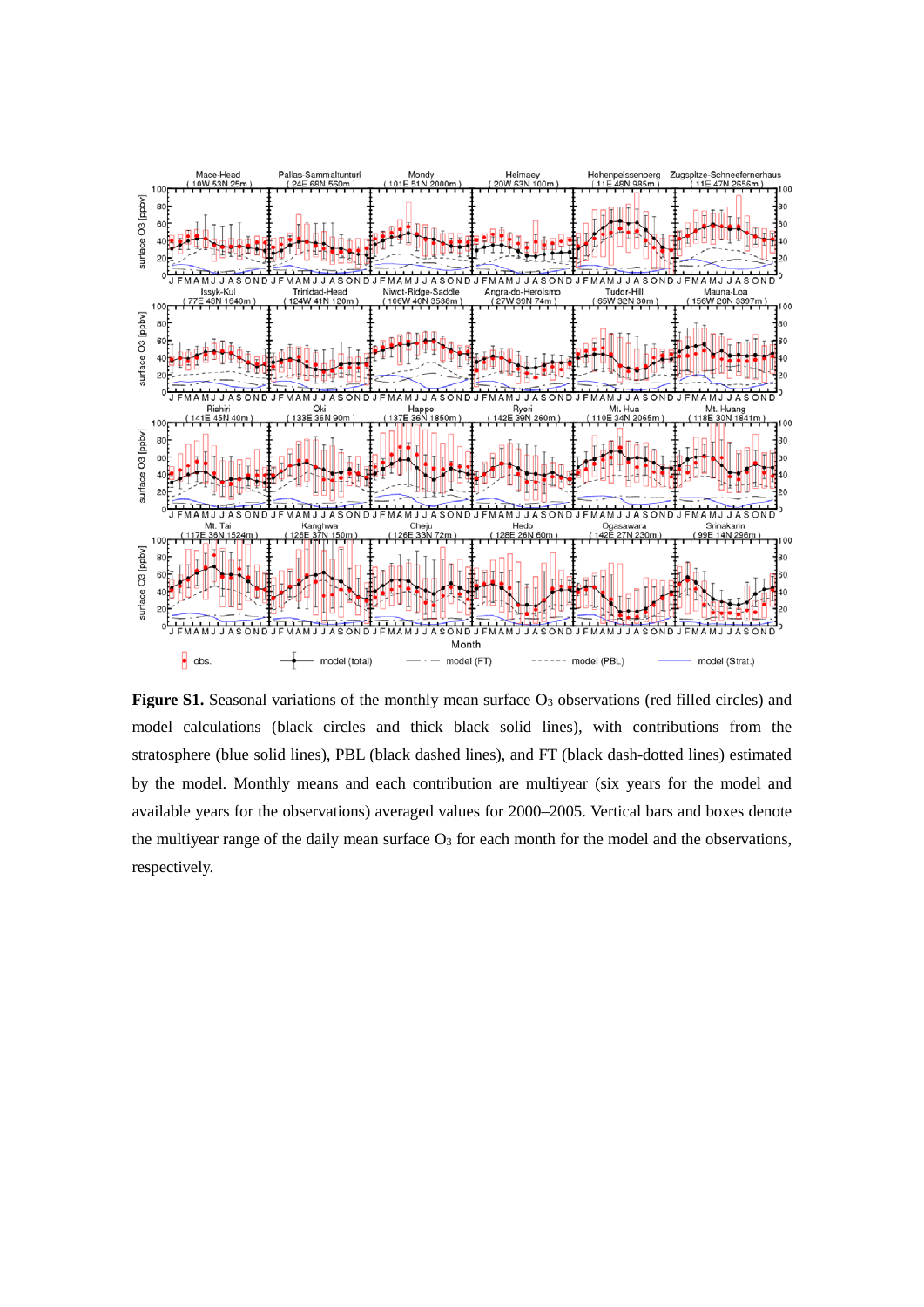Table S1. Statistical summary of the comparison between the observed (Obs) and modeled (Model) surface O<sub>3</sub> at observational sites shown in Figure S1. R is correlation coefficients, MB is mean bias, and RMSE is root mean square error.

| Station name               | Mean (Obs) | Mean (Model) | $\mathbf R$ | MB       | <b>RMSE</b> |
|----------------------------|------------|--------------|-------------|----------|-------------|
|                            | [ppbv]     | [ppbv]       |             | [ppbv]   | [ppbv]      |
| Mace-Head                  | 37.81      | 34.5         | 0.63        | $-3.31$  | 5.08        |
| Pallas-Sammaltunturi       | 33.02      | 31.38        | 0.6         | $-1.64$  | 4.95        |
| Mondy                      | 43.5       | 40.08        | 0.8         | $-3.42$  | 5.13        |
| Heimaey                    | 39.75      | 28.12        | 0.87        | $-11.63$ | 11.83       |
| Hohenpeissenberg           | 41.05      | 47.48        | 0.94        | 6.43     | 8.27        |
| Zugspitze-Schneefernerhaus | 49.81      | 49.33        | 0.97        | $-0.48$  | 1.5         |
| Issyk-Kul                  | 39.54      | 39.65        | 0.93        | 0.11     | 2.12        |
| Trinidad-Head              | 30.92      | 32.09        | 0.67        | 1.17     | 3.95        |
| Niwot-Ridge-Saddle         | 52.76      | 52.03        | 0.92        | $-0.73$  | 2.29        |
| Angra-do-Heroismo          | 29.49      | 34.26        | 0.88        | 4.77     | 6.05        |
| Tudor-Hill                 | 39.54      | 35.95        | 0.96        | $-3.59$  | 4.74        |
| Mauna-Loa                  | 40.15      | 46.26        | 0.86        | 6.11     | 6.57        |
| Rishiri                    | 41.33      | 35.52        | 0.76        | $-5.81$  | 7.97        |
| Oki                        | 43         | 44.51        | 0.8         | 1.51     | 4.94        |
| Happo                      | 55.58      | 45.43        | 0.92        | $-10.15$ | 10.78       |
| Ryori                      | 39.06      | 42.45        | 0.83        | 3.39     | 5.03        |
| Mt. Hua                    | 50.29      | 56.69        | 0.92        | 6.4      | 7.59        |
| Mt. Huang                  | 47.23      | 51.47        | 0.77        | 4.24     | 7.1         |
| Mt. Tai                    | 56.18      | 55.16        | 0.93        | $-1.02$  | 5.13        |
| Kanghwa                    | 41.33      | 46.29        | 0.58        | 4.96     | 10.24       |
| Cheju                      | 36.75      | 45.46        | 0.92        | 8.71     | 9.15        |
| Hedo                       | 38.42      | 37.01        | 0.96        | $-1.41$  | 4.76        |
| Ogasawara                  | 28.08      | 30.28        | 0.96        | 2.2      | 4.15        |
| Srinakarin                 | 27.35      | 38           | 0.92        | 10.66    | 12.26       |